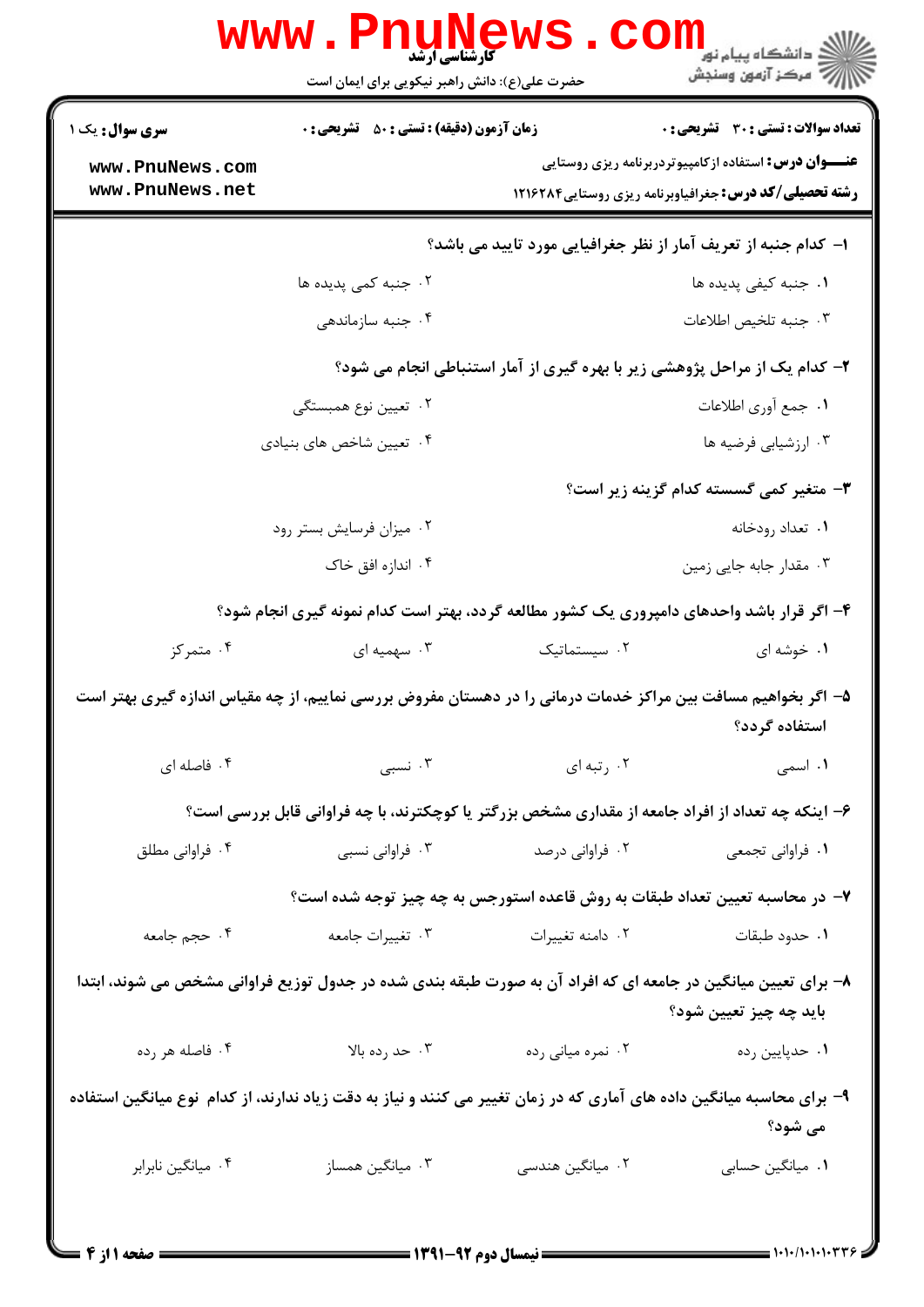|                                                                                                                                 | <b>WWW.PIIUNE</b><br>حضرت علی(ع): دانش راهبر نیکویی برای ایمان است |                                                                                       | ڪ دانشڪاه پيا <sub>م</sub> نور<br>ر <i>7</i> مرڪز آزمون وسنڊش |  |
|---------------------------------------------------------------------------------------------------------------------------------|--------------------------------------------------------------------|---------------------------------------------------------------------------------------|---------------------------------------------------------------|--|
| <b>سری سوال :</b> ۱ یک                                                                                                          | <b>زمان آزمون (دقیقه) : تستی : 50 ٪ تشریحی : 0</b>                 |                                                                                       | <b>تعداد سوالات : تستی : 30 ٪ تشریحی : 0</b>                  |  |
| www.PnuNews.com<br>www.PnuNews.net                                                                                              |                                                                    | <b>رشته تحصیلی/کد درس:</b> جغرافیاوبرنامه ریزی روستایی1۲۱۶۲۸۴                         | <b>عنـــوان درس:</b> استفاده ازکامپیوتردربرنامه ریزی روستایی  |  |
|                                                                                                                                 |                                                                    |                                                                                       |                                                               |  |
|                                                                                                                                 |                                                                    |                                                                                       | 10- کدام چارک برابر میانه می باشد؟                            |  |
| ۰۴ چهارم                                                                                                                        | ۰۳ سوم                                                             | ۰۲ دوم                                                                                | ۰۱ اول                                                        |  |
| 1۱– اگر جامعه مورد بررسی رده بندی شده باشد در این صورت تعیین میانگین انحرافات با توجه به فراوانی نسبی چگونه تعیین               |                                                                    |                                                                                       |                                                               |  |
|                                                                                                                                 |                                                                    |                                                                                       | می شود؟                                                       |  |
|                                                                                                                                 | $AD = \frac{\sum  x_i - \overline{x} }{N}$                         |                                                                                       | $AD = \frac{\sum N \left  x_i - \overline{x} \right }{N}$     |  |
|                                                                                                                                 | $AD = \sum P_i  x_i - \overline{x} $ if                            |                                                                                       | $AD = \sum  x_i - \overline{x} ^{x}$                          |  |
|                                                                                                                                 |                                                                    | ۱۲- هنگامی که معتبر ترین اندازه پراکندگی لازم باشد، از کدام شاخص زیر استفاده می گردد؟ |                                                               |  |
| ۰۴ فاصله میان چارکی                                                                                                             | ۰۳ انحراف متوسط                                                    | ٠٢ دامنه تغييرات                                                                      | ٠١. انحراف معيار                                              |  |
|                                                                                                                                 |                                                                    | ۱۳- در فاصله ۲=Z تا ۳=Z چه مقدار از سطح منحنی نرمال محصور است؟                        |                                                               |  |
| 7.1140.8                                                                                                                        | 7.7/19.7                                                           | 7.17/09.7                                                                             | 7.77/17.1                                                     |  |
|                                                                                                                                 |                                                                    | ۱۴– اصطلاح منحنی نرمال برازنده در مورد کدام گزینه زیر مصداق دارد؟                     |                                                               |  |
|                                                                                                                                 | ۰۲ عدم همسوئی منحنی توزیع فراوانی با منحنی نرمال                   |                                                                                       | ٠١ تطبيق منحنى توزيع فراواني با منحنى نرمال                   |  |
|                                                                                                                                 | ۰۴ تقارن و نامتقارن بودن دامنه های یک منحنی                        | ۰۳ تراکم فراوانیها در حول و حوش نقطه اوج منحنی                                        |                                                               |  |
| <b>۱۵</b> - تعداد نمونه ها در یک جامعه نمونه گیری شده باید کمتر از چه عددی باشد تا از روش Student ، استفاده شود؟                |                                                                    |                                                                                       |                                                               |  |
|                                                                                                                                 | $\Delta$ . $\zeta$                                                 | $\forall \cdot \cdot \cdot \mathcal{A}$                                               | $Y \cdot .1$                                                  |  |
| ۱۶- برای محاسبه ضریب همبستگی مقادیر افراد دو جامعه ای که غیر قابل اندازه گیری و نمونه بزرگ باشد، از کدام روش<br>استفاده می شود؟ |                                                                    |                                                                                       |                                                               |  |
| ۰۴ اسپیرمن                                                                                                                      | ۰۳ چند جانبه                                                       | ۰۲ پیرسون                                                                             | ۰۱ کندال                                                      |  |
| ۱۷- با کدام روش، میزان همبستگی میان میزان فرسایش با شدت جریان آب، شیب و جنس بستر محاسبه می گردد؟                                |                                                                    |                                                                                       |                                                               |  |
| ۰۴ اسپیرمن                                                                                                                      | ۰۳ پیرسون                                                          | ۲. کندال                                                                              | ۰۱ چند جانبه                                                  |  |
|                                                                                                                                 |                                                                    | <b>۱۸</b> – توصیف ترسیمی بین دو متغییر را کدام گزینه زیر بیان می کند؟                 |                                                               |  |
| ۰۴ معادله                                                                                                                       | ۰۳ رگرسیون                                                         | ۰۲ تابع                                                                               | ۰۱ همبستگی                                                    |  |
|                                                                                                                                 |                                                                    |                                                                                       |                                                               |  |
|                                                                                                                                 |                                                                    |                                                                                       |                                                               |  |

صفحه 2 از 4 =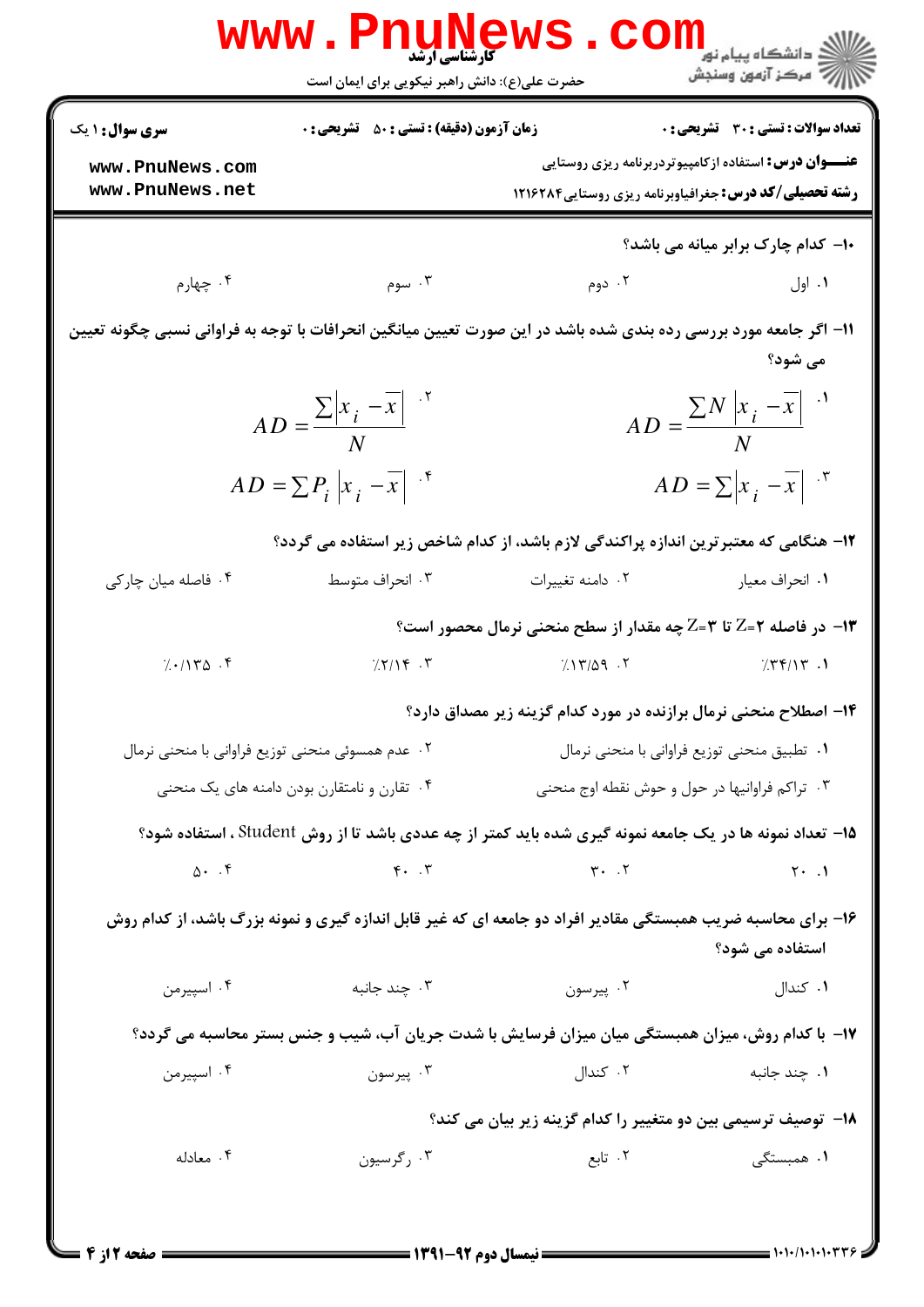|                                                                                                                                         | <b>WWW.PNUNEV</b><br><b>کارشناسی ارشد</b><br>حضرت علی(ع): دانش راهبر نیکویی برای ایمان است         | د دانشگاه پيام نو <mark>ر</mark><br>رج آمرڪز آزمون وسنڊش                                                                       |  |  |
|-----------------------------------------------------------------------------------------------------------------------------------------|----------------------------------------------------------------------------------------------------|--------------------------------------------------------------------------------------------------------------------------------|--|--|
| <b>سری سوال :</b> ۱ یک                                                                                                                  | <b>تعداد سوالات : تستی : 30 ٪ تشریحی : 0</b><br><b>زمان آزمون (دقیقه) : تستی : 50 ٪ تشریحی : 0</b> |                                                                                                                                |  |  |
| www.PnuNews.com<br>www.PnuNews.net                                                                                                      |                                                                                                    | <b>عنـــوان درس:</b> استفاده ازکامپیوتردربرنامه ریزی روستایی<br><b>رشته تحصیلی/کد درس: جغرافیاوبرنامه ریزی روستایی28261 13</b> |  |  |
| ۱۹- معادله درجه دو رابطه بین متغییرهای مستقل و متغییر وابسته غیر خطی کدام گزینه زیر است؟                                                |                                                                                                    |                                                                                                                                |  |  |
| $z = ax + bx + ay$ .                                                                                                                    | $y = a_0 + a_1 x + a_2 y$ .                                                                        | $y = ax + b$ .<br>$y = ax^2 + bx + c$                                                                                          |  |  |
| +۲- هنگامی که تعداد مشاهدات بیشتر از ۲۵ نفر و بایک متغیر طبقه ای با دو ارزش مواجه هستیم، از کدام آزمون زیر می توان<br>استفاده کرد؟      |                                                                                                    |                                                                                                                                |  |  |
|                                                                                                                                         | ۰۲ آزمون تک متغیری با مجذور کای                                                                    | ٠١ آزمون دوجمله اي با تقريب نرمال                                                                                              |  |  |
|                                                                                                                                         | ۰۴ آزمون t                                                                                         | ۰۳ آزمون نرمال بودن توزيع                                                                                                      |  |  |
| <b>۲۱</b> - آماره آزمون نرمال بودن توزیع داده ها با استفاده از آزمون کای دو چیست؟                                                       |                                                                                                    |                                                                                                                                |  |  |
|                                                                                                                                         | $Y = C(1+\frac{t^2}{V}) - \frac{-V+1}{2}$                                                          | $z = \frac{(r0b + 0.5) - np}{\sqrt{npq}}$                                                                                      |  |  |
|                                                                                                                                         | $Z=\frac{x-m}{\delta}$                                                                             | $MS_m = \frac{SSA}{K-1}$                                                                                                       |  |  |
| ۲۲– در چه موقعیت پژوهشی می توان از تحلیل واریانس رتبه ای کروسکال والیس استفاده کرد؟                                                     |                                                                                                    |                                                                                                                                |  |  |
| ۰۲ مقایسه فقط دو جامعه مستقل از نظر مقیاس فاصله ای                                                                                      |                                                                                                    | ۰۱ مقایسه بیش از دو جامعه مستقل از نظر مقیاس فاصله ای                                                                          |  |  |
|                                                                                                                                         | ۰۴ مقایسه رتبه ها در دو گروه مستقل                                                                 | ۰۳ مقایسه رتبه ها در بیش از دو جامعه مستقل                                                                                     |  |  |
| ۲۳- موقعی که تعداد نمونه ها کم و داده های دو نمونه مستقل به یکی از دو طبقه مانعهٔ الجمع دسته بندی شده باشند، چه<br>روشی بسیار مفید است؟ |                                                                                                    |                                                                                                                                |  |  |
|                                                                                                                                         | ۰۲ آزمون احتمال دقيق فيشر                                                                          | ۰۱ آزمون F فیشر                                                                                                                |  |  |
|                                                                                                                                         | ۰۴ آزمون همگونی کای دو                                                                             | ۰۳ آزمون t                                                                                                                     |  |  |
| ۲۴− جهت انجام آزمون همگونی کای دو برای جدول ۲×۲ بعد از انتخاب دستور Analyze در نرم افزار SPSS کدام گزینه زیر را<br>باید کلیک کرد؟       |                                                                                                    |                                                                                                                                |  |  |
|                                                                                                                                         | Nonparametric Tests .Y                                                                             | Descreptive Statistics .                                                                                                       |  |  |
|                                                                                                                                         | Frequency . r                                                                                      | Compare Means .                                                                                                                |  |  |
| <b>۲۵</b> – کدام آزمون با قدرت ناپارامتری با متغیرهایی که با مقیاس رتبه ای طبقه بندی شده اند به کار برده می شود؟                        |                                                                                                    |                                                                                                                                |  |  |
|                                                                                                                                         | ۰۲ يومان - ويتني                                                                                   | ۰۱ آزمون w                                                                                                                     |  |  |
|                                                                                                                                         | ۰۴ آزمون t برای نمونه های مستقل $\cdot$ ۴                                                          | ۰۳ ازمون رتبه علامت دار ويلكاكسون                                                                                              |  |  |
|                                                                                                                                         |                                                                                                    |                                                                                                                                |  |  |

**D**nuMoun

10

**TM** 

t,

i a mar a m